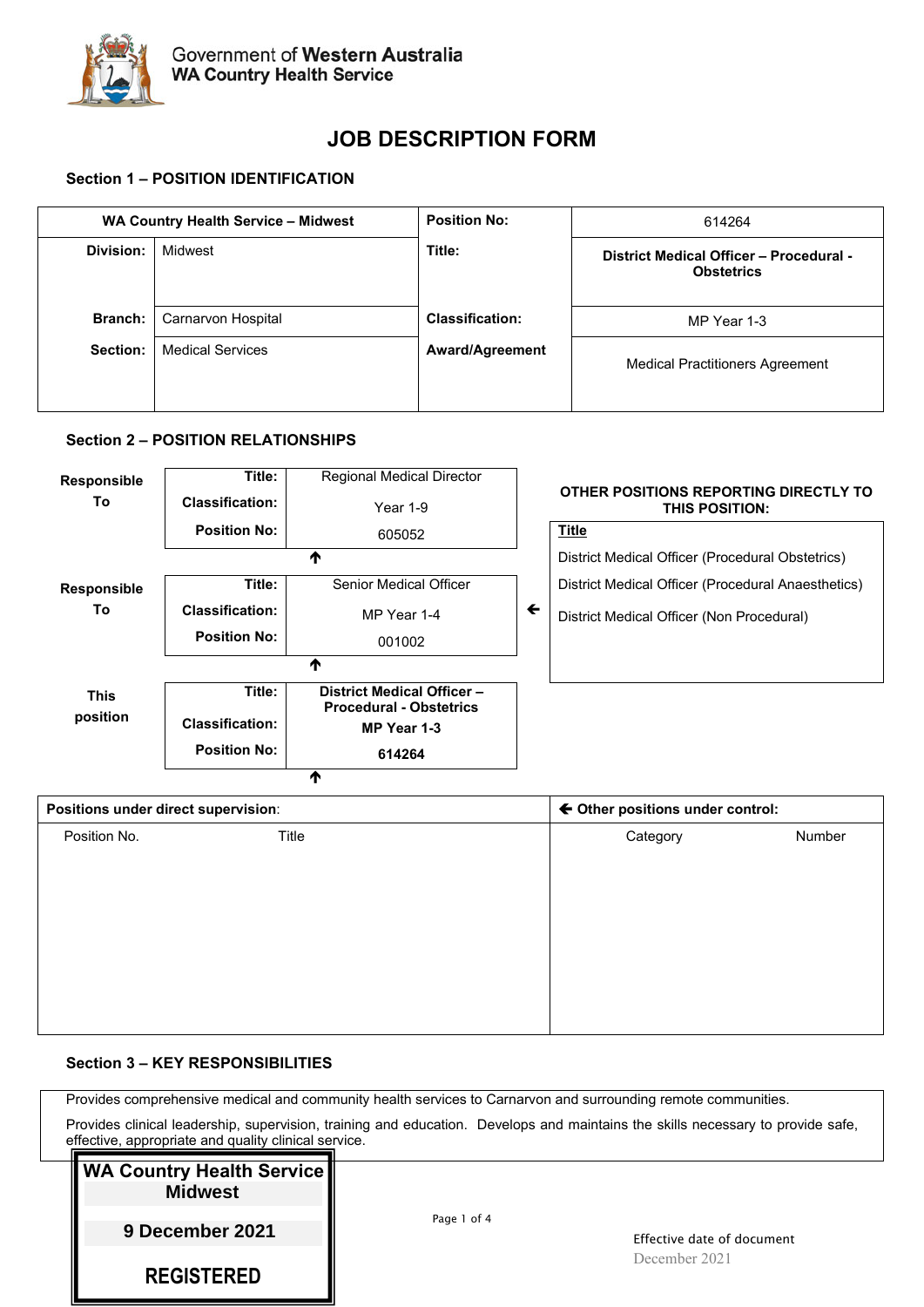| <b>TITLE</b> | District Medical Officer - Procedural - | <b>POSITION NO</b>    | 614264      |
|--------------|-----------------------------------------|-----------------------|-------------|
|              | Obstetrics                              | <b>CLASSIFICATION</b> | MP Year 1-3 |



The WA Country Health Service (WACHS) is the largest country health system in Australia and one of the biggest in the world, providing health services to over half a million people, including over 50,000 Aboriginal people, over a vast two and a half million square kilometres area.

WA Country Health Service hospitals handle almost as many births as the State's major maternity hospital – and 40% of the State's emergency presentations. The range of health services provided include acute inpatient and emergency care, population and public health, mental health, Aboriginal health, aged care and includes increasing number of services provided by telehealth video-conferencing.

Our dedicated and committed staff work hard to fulfil our vision of Healthier country communities through partnerships and innovation*,* to deliver health services that support the health and well-being of individuals and communities in rural and remote Western Australia.

# **OUR MISSION**

To deliver and advance high quality care for country WA communities

#### **OUR VISION**

To be a global leader in rural and remote healthcare

# **OUR STRATEGIC PRIORITIES**

*Caring for our patients -* Providing safe, patient-centred care, ensuring the needs of our patients are at the core of everything we do

*Addressing disadvantage and inequity -* Delivering focussed and accessible services for those who need it most

*Building healthy, thriving communities* - Supporting country people to be as healthy as they can be and continuing to play our part in the economic and social viability of country communities

*Delivering value and sustainability -* Ensuring that the services we provide are sustainable and we are transparent about our performance

*Enabling our staff* - Supporting our staff to deliver great care, empowering them to learn, grow, innovate and lead *Leading innovation and technology* - Embracing innovation and technology to create a safer, more connected and equitable health system

*Collaborating with our partners* - Partnering to deliver more integrated services that improve patient outcomes and experience, giving consumers more choice and control

# **OUR VALUES**

*Community* – We live and work in country communities. We are invested in the health, wellness and viability of country communities and the vibrancy, diversity and future of country WA.

*Compassion* – We are inclusive, respectful, and considerate. We care deeply about the people in our care and country communities.

*Quality* – We provide safe, high-quality care, constantly striving to innovate, improve and achieve trust in our care. *Integrity* – We bring honesty, collaboration and professionalism to everything that we do.

*Equity* – We are passionate about fairness in healthcare for all Western Australians, especially the most vulnerable and disadvantaged people and communities.

*Curiosity* – We continually enquire and seek to understand, using the best evidence, insight and research to improve car

| е.<br><b>WA Country Health Service</b><br><b>Midwest</b> |                                             |
|----------------------------------------------------------|---------------------------------------------|
| 9 December 2021                                          | Page 2 of 4                                 |
| <b>REGISTERED</b>                                        | Effective date of document<br>December 2021 |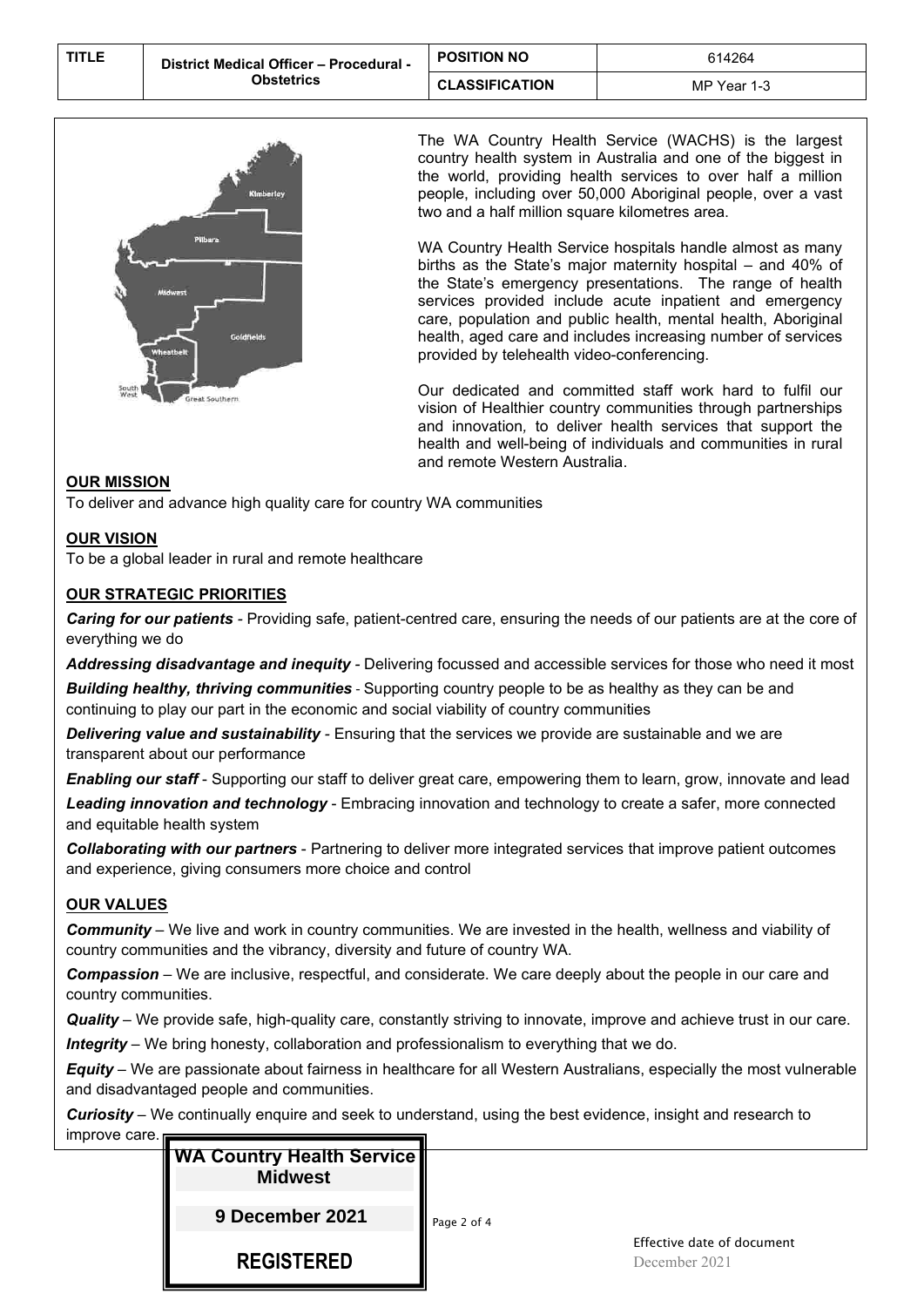#### **Section 4 – STATEMENT OF DUTIES**

| Duty No.                         |                                                                                                                                                                                                                                                                                                                                             | <b>Details</b>                                                                                                                                                                                                                                   | Freq. | $\%$ |
|----------------------------------|---------------------------------------------------------------------------------------------------------------------------------------------------------------------------------------------------------------------------------------------------------------------------------------------------------------------------------------------|--------------------------------------------------------------------------------------------------------------------------------------------------------------------------------------------------------------------------------------------------|-------|------|
| 1.0                              | <b>CLINICAL DUTIES</b>                                                                                                                                                                                                                                                                                                                      |                                                                                                                                                                                                                                                  |       |      |
| 1.1<br>1.2                       |                                                                                                                                                                                                                                                                                                                                             | Performs screening assessment, treatment and referral of patients/clients in accordance with<br>WACHS Midwest policy procedure, protocols and Site Instructions.<br>Provides clinical services in a culturally appropriate and sensitive manner. |       |      |
| 1.3                              |                                                                                                                                                                                                                                                                                                                                             | Provides Obstetric procedures at Carnarvon Hospital commensurate with level of skills and                                                                                                                                                        |       |      |
| 1.4                              | experience.                                                                                                                                                                                                                                                                                                                                 | Provides emergency services at Carnarvon Hospital commensurate with level of skills and                                                                                                                                                          |       |      |
| 1.5                              | experience.                                                                                                                                                                                                                                                                                                                                 | Provides general outpatient and General Practitioner service at Carnarvon Hospital.                                                                                                                                                              |       |      |
| 1.6                              |                                                                                                                                                                                                                                                                                                                                             | Manages the care of patients admitted to Carnarvon Hospital, consulting with specialist<br>Medical Practitioners as appropriate.                                                                                                                 |       |      |
| 1.7<br>1.8                       |                                                                                                                                                                                                                                                                                                                                             | Provides an on-call service to Carnarvon Hospital for inpatients and emergency department,<br>including nights and weekends.<br>Supports Nursing, Allied Health staff and Aboriginal Health Workers in delivery of health care.                  |       |      |
| 1.9                              |                                                                                                                                                                                                                                                                                                                                             | Supervises undergraduate and postgraduate medical staff as required.                                                                                                                                                                             |       |      |
| 1.10                             |                                                                                                                                                                                                                                                                                                                                             | Ensures timely and legible completion of documentation including discharge summaries and                                                                                                                                                         |       |      |
| 1.11                             | medication orders.                                                                                                                                                                                                                                                                                                                          | Perform clinics and provide services in remote area clinics and at Coral Bay Community                                                                                                                                                           |       |      |
| 2.0                              | Clinic, Exmouth.                                                                                                                                                                                                                                                                                                                            | <b>ADMINISTRATIVE DUTIES</b>                                                                                                                                                                                                                     |       |      |
| 2.1                              |                                                                                                                                                                                                                                                                                                                                             | Communicates and works collaboratively with the SMO and Nursing staff to ensure a                                                                                                                                                                |       |      |
| 2.2                              |                                                                                                                                                                                                                                                                                                                                             | multidisciplinary approach to patient care.<br>Attends to medico legal issues, including completion of reports, that arise concerning patients<br>that have been under their care.                                                               |       |      |
| 2.3                              |                                                                                                                                                                                                                                                                                                                                             | Ensures completion of AIMS incident notification for clinical incidents and provides advice to                                                                                                                                                   |       |      |
| 2.4                              | SMO about these.<br>themselves.                                                                                                                                                                                                                                                                                                             | Advises SMO about complaints received and provide timely response to those pertaining to                                                                                                                                                         |       |      |
| 2.5                              |                                                                                                                                                                                                                                                                                                                                             | Reports notifiable diseases promptly to Midwest Population Health Unit.                                                                                                                                                                          |       |      |
| 2.6                              | hazards.                                                                                                                                                                                                                                                                                                                                    | Reports to SMO any identified clinical and corporate risks including local environmental                                                                                                                                                         |       |      |
| 2.7                              |                                                                                                                                                                                                                                                                                                                                             | Ensures adherence to WACHS Midwest Corporate policies and procedures.                                                                                                                                                                            |       |      |
| 2.8<br>3.0                       |                                                                                                                                                                                                                                                                                                                                             | Participates in performance development sessions conducted by SMO and provides current<br>evidence of college Continuing Medical Education (CME).<br><b>QUALITY IMPROVEMENT</b>                                                                  |       |      |
| 3.1                              |                                                                                                                                                                                                                                                                                                                                             | Participates in peer review and morbidity/mortality processes including attending meetings as                                                                                                                                                    |       |      |
|                                  | rostered.                                                                                                                                                                                                                                                                                                                                   |                                                                                                                                                                                                                                                  |       |      |
| 3.2                              |                                                                                                                                                                                                                                                                                                                                             | Participates in quality improvement activities at Carnarvon Hospital as required.                                                                                                                                                                |       |      |
| 3.3                              |                                                                                                                                                                                                                                                                                                                                             | Conducts clinical audit and patient medical record audit as required.                                                                                                                                                                            |       |      |
| 3.4                              | <b>EDUCATION</b>                                                                                                                                                                                                                                                                                                                            | Participates in the ACHS Accreditation process.                                                                                                                                                                                                  |       |      |
| 4.0<br>4.1                       |                                                                                                                                                                                                                                                                                                                                             | Attends/completes mandatory education sessions as required by WACHS Midwest as                                                                                                                                                                   |       |      |
| 4.2                              |                                                                                                                                                                                                                                                                                                                                             | outlined in Orientation information.<br>Ensures regular attendance at ALS, APLS, EMST training courses as required.                                                                                                                              |       |      |
| 4.3                              |                                                                                                                                                                                                                                                                                                                                             | Identifies education needs and prioritises self learning activities to maintain skills                                                                                                                                                           |       |      |
|                                  |                                                                                                                                                                                                                                                                                                                                             | commensurate with role, professional development requirements and fulfilment of Health<br>Department of WA strategy and priorities.                                                                                                              |       |      |
| 4.4                              | Provides regular formal and informal teaching for undergraduate and postgraduate medical,<br>nursing, allied health staff and Aboriginal Health Workers and colleagues.                                                                                                                                                                     |                                                                                                                                                                                                                                                  |       |      |
| 4.5<br>5.0                       | Performs on-site teaching services for Community Environmental Health Workers.<br><b>OTHER</b>                                                                                                                                                                                                                                              |                                                                                                                                                                                                                                                  |       |      |
| 5.1                              | Other duties as directed by line manager or their delegate.                                                                                                                                                                                                                                                                                 |                                                                                                                                                                                                                                                  |       |      |
|                                  |                                                                                                                                                                                                                                                                                                                                             | The occupant of this position will be expected to comply with and demonstrate a positive commitment to the WACHS values and                                                                                                                      |       |      |
|                                  | the highest achievement in demonstrating positive commitment to Equal Employment Opportunity, Occupational Safety & Health,<br>Public Sector Standards, Code of Conduct, Code of Ethics, Quality Improvement, Performance Management, Customer Focus,<br>Disability Services Act and Confidentiality throughout the course of their duties. |                                                                                                                                                                                                                                                  |       |      |
| <b>WA Country Health Service</b> |                                                                                                                                                                                                                                                                                                                                             |                                                                                                                                                                                                                                                  |       |      |
| <b>Midwest</b>                   |                                                                                                                                                                                                                                                                                                                                             | Page 3 of 4                                                                                                                                                                                                                                      |       |      |

**9 December 2021**